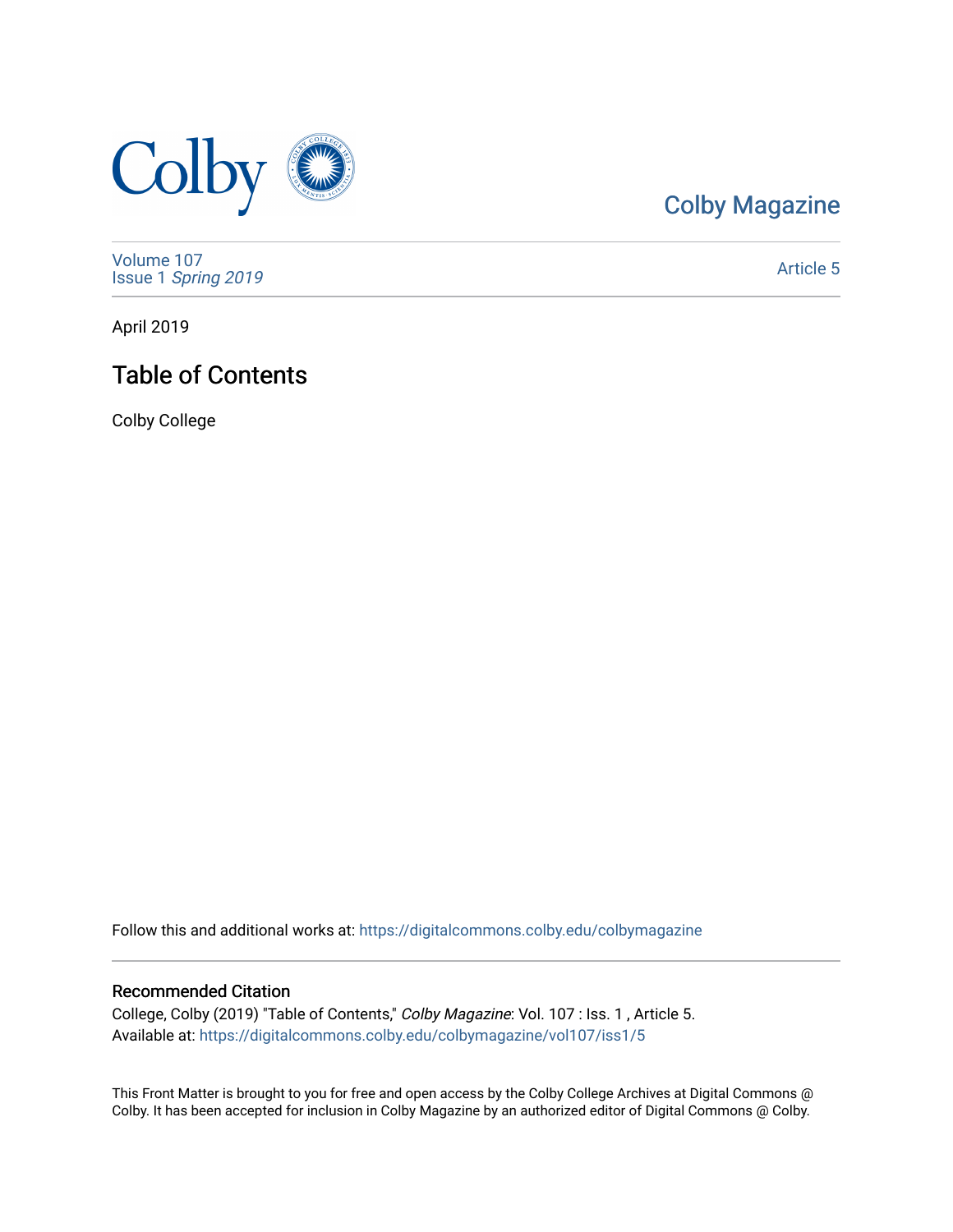Vol. 107 Issue 1













- 
- The success of Colby graduates at financial technology firm MarketAxess is creating a base of believers in the liberal arts. 26
- Addiction specialist Alane O'Connor '96 and Associate Professor of Statistics Liam O'Brien team up to help pregnant women caught in the opioid crisis. 40
- Colby Climate Project: Paddling the Green River 48
- One open door led to many for Devin Gibbs '14 52
- Economist Yang Fan's first choice 54
- Creating connections through Lunar New Year 56
- A class correspondent asks that you stay in touch 59
- El Paso to Waterville is a trip for Regina Martinez '20 60
- Jui Shrestha '07 is moved by this Nepalese tradition 64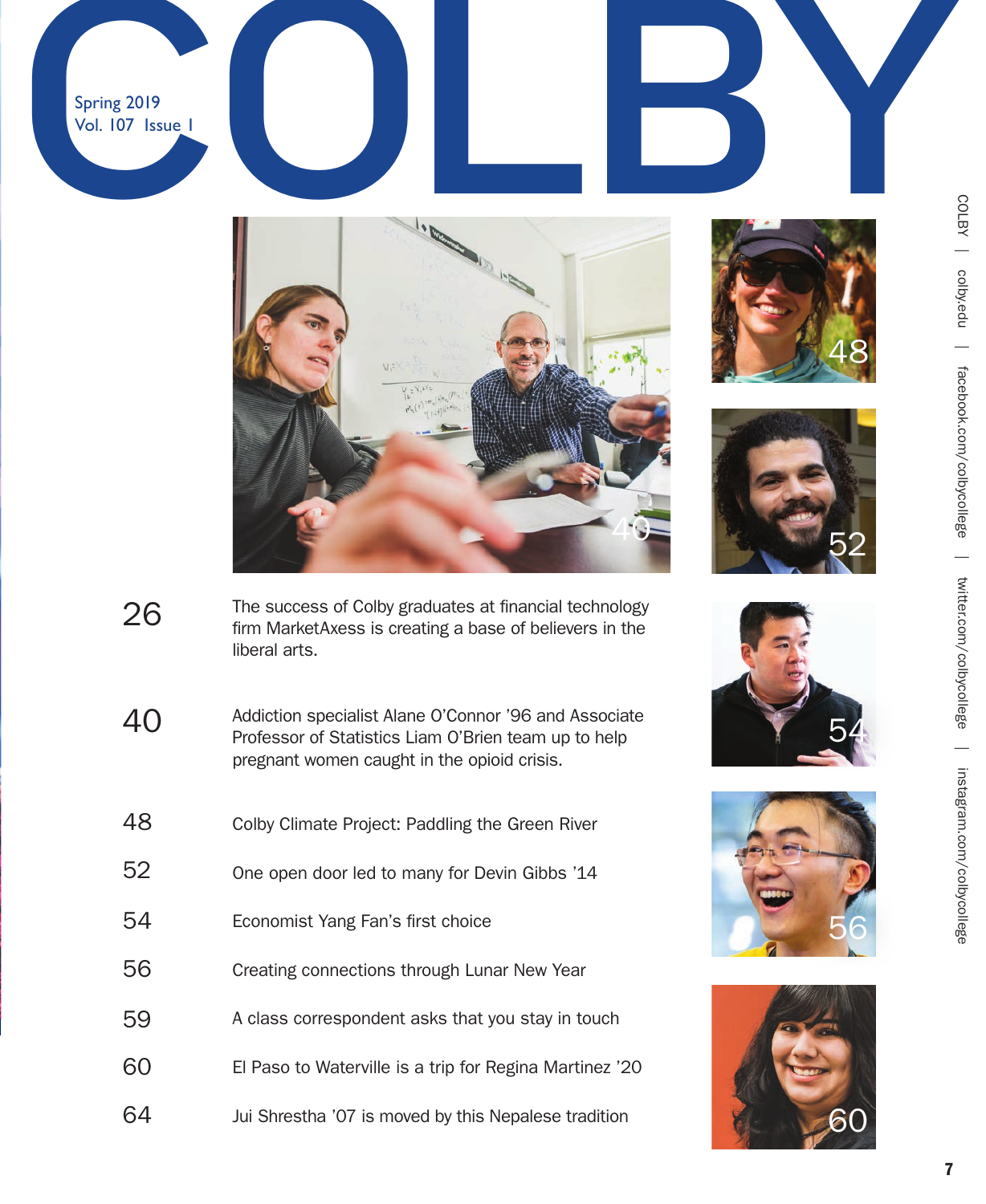# GIVING BACK COLBY FUND

**"At Colby, I saw the benefit of inclusive programming for everyone on campus. I give to the Colby Fund, specifically the Pugh Center, because I support creating opportunities for students of all backgrounds to thrive."** 

> **—Amanda Millatt '17, Philadelphia, Pa.**

**Every gift to the Colby Fund helps accelerate the pace of progress.**

DARE Colby | NORTH

When you give through Colby, your vision is played out in real time, in real ways. Help the Colby Fund to contribute to the things that are most meaningful to you. Visit colby.edu/give, or contact 1-800-311-3678 for more information.